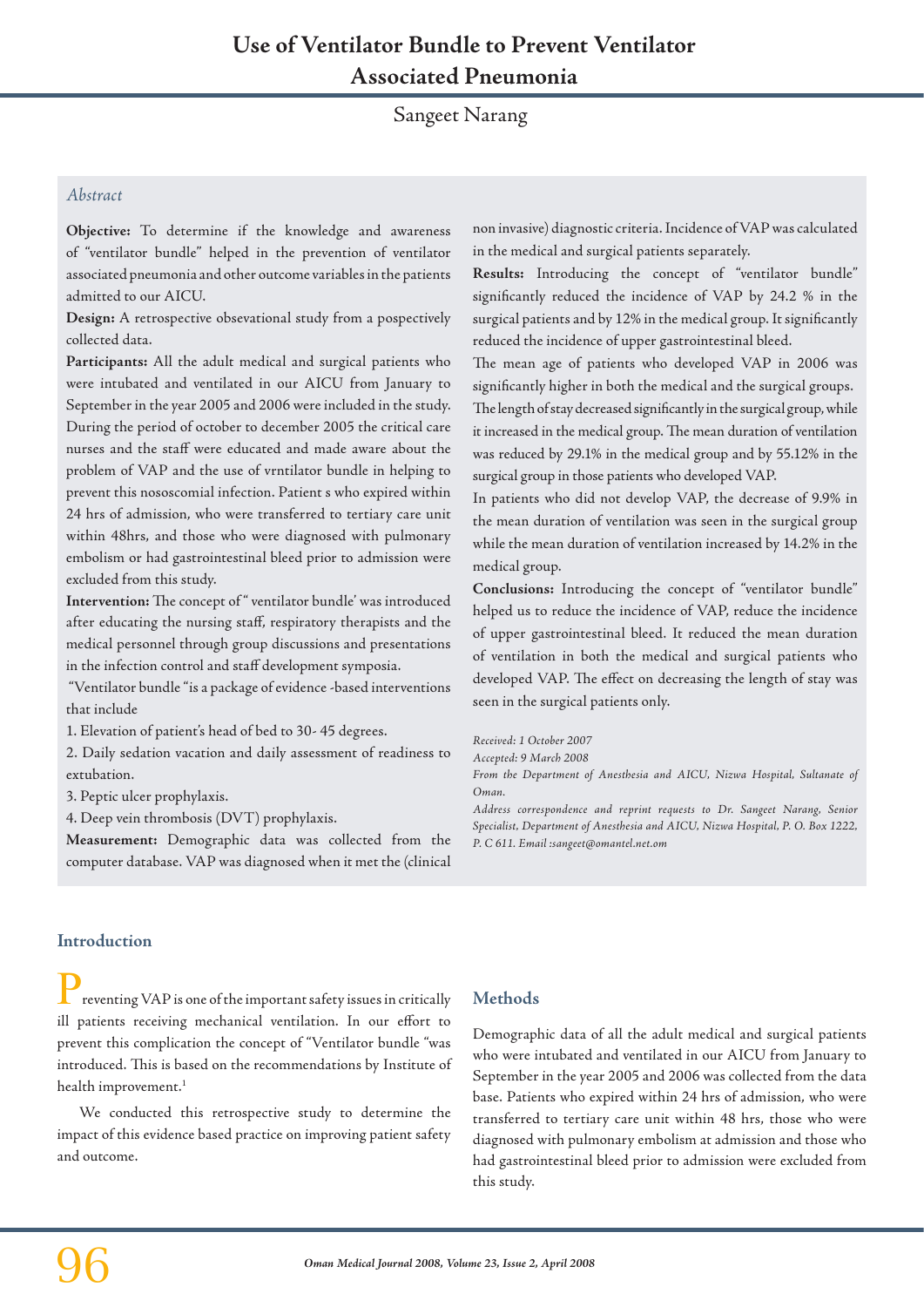The educational activities were carried out during the months of October, November and December -2005. The nursing staff, respiratory therapists and the medical personnel were introduced to the concept of "Ventilator Bundle "through group discussions and presentations in the infection control and staff development symposiums.

Ventilator Bundle is a package of evidence based interventions.2

This includes the following recommendations which are to be followed as an all or none intervention.

- 1. Elevation of patient's head of bed to 30-45<sup>0</sup>
- 2. Daily sedation vacation and daily assessment of readiness to extubation.
- 3. Peptic ulcer prophylaxis.
- 4. Prophylaxis for (DVT) Deep vein thrombosis.

The nursing staff was empowered to check for the implementation of the bundle element on every patient every time.

VAP was diagnosed when it met the clinical non invasive diagnostic criteria.

(Modified CDC criteria).3

Presence of any two of the following was considered as diagnostic of VAP.

- 1. Significant heavy growth reported in the culture from tracheal aspirates.
- 2. Temp-> $38^{\circ}c$  or < $35^{\circ}c$
- 3. Development of progressive new infiltrate on X-ray.
- 4. Leucocytosis WBC > 10x 10<sup>9</sup> /L or leucopenia WBC <3x10<sup>9</sup> /L
- 5. Ten leucocytes per HPF in gram stain of tracheal aspirates.

Incidence of VAP was calculated in the medical and surgical sub-populations.

The data collected was analyzed for the incidence of VAP and the surrogate outcome.

The surrogate outcome measures that were analyzed were mean length of stay, mean duration of ventilation, and the incidence of gastrointestinal bleed.

#### **Table 1:** Mean age of the Patients.

|                                      | Medical 2005 | Surgical 2005 | Medical 2006 | Surgical 2006 |
|--------------------------------------|--------------|---------------|--------------|---------------|
| Mean age of pt developing VAP        | 59.2         | 56.0          | 72.20        | 57.0          |
| Mean age of pt not developing VAP    | 57.1         | 38.7          | 61.0         | 33.2          |
| Range                                |              |               | 18-100       | 21-86         |
| VAP: Ventilator Associated Pneumania |              |               |              |               |

**Table 2:** Incidence of Ventilator Associated Pneumania and outcome measures:

|                                                            | Before-2005<br>Jan-August |        |                      |        | After 20006<br>Jan - august |        |                      |       |  |
|------------------------------------------------------------|---------------------------|--------|----------------------|--------|-----------------------------|--------|----------------------|-------|--|
|                                                            | Medical<br>$N=23$         |        | Surgical<br>$N = 12$ |        | Medical<br>$N=22$           |        | Surgical<br>$N = 11$ |       |  |
| VAP / No VAP                                               | Y                         | N      | Y                    | N      | Y                           | N      | Y                    | N     |  |
| Number of patients                                         | 8                         | 15     | $\overline{4}$       | 8      | 5                           | 17     | $\mathbf{1}$         | 10    |  |
| Mean length of stay                                        | 11.8                      | 6.6    | 12.7                 | 5.6    | 13.0                        | 9.6    | 5.0                  | 4.8   |  |
| Mean duration of ventilation                               | 11.0                      | 5.6    | 7.8                  | 3.3    | 7.8                         | 6.4    | 3.0                  | 3.5   |  |
| Incidence of fresh upper GIT bleed (Coffe ground aspirate) | 7/23 (30.43%)             |        | $1/12(8.3\%)$        |        | $1/22(4.54\%)$              |        | $(0\%)$<br>0/11      |       |  |
| Incidence of VAP                                           |                           | 34.78% |                      | 33.33% |                             | 22.72% |                      | 9.09% |  |
| VAP: Ventilator Associated Pneumania                       |                           |        |                      |        |                             |        |                      |       |  |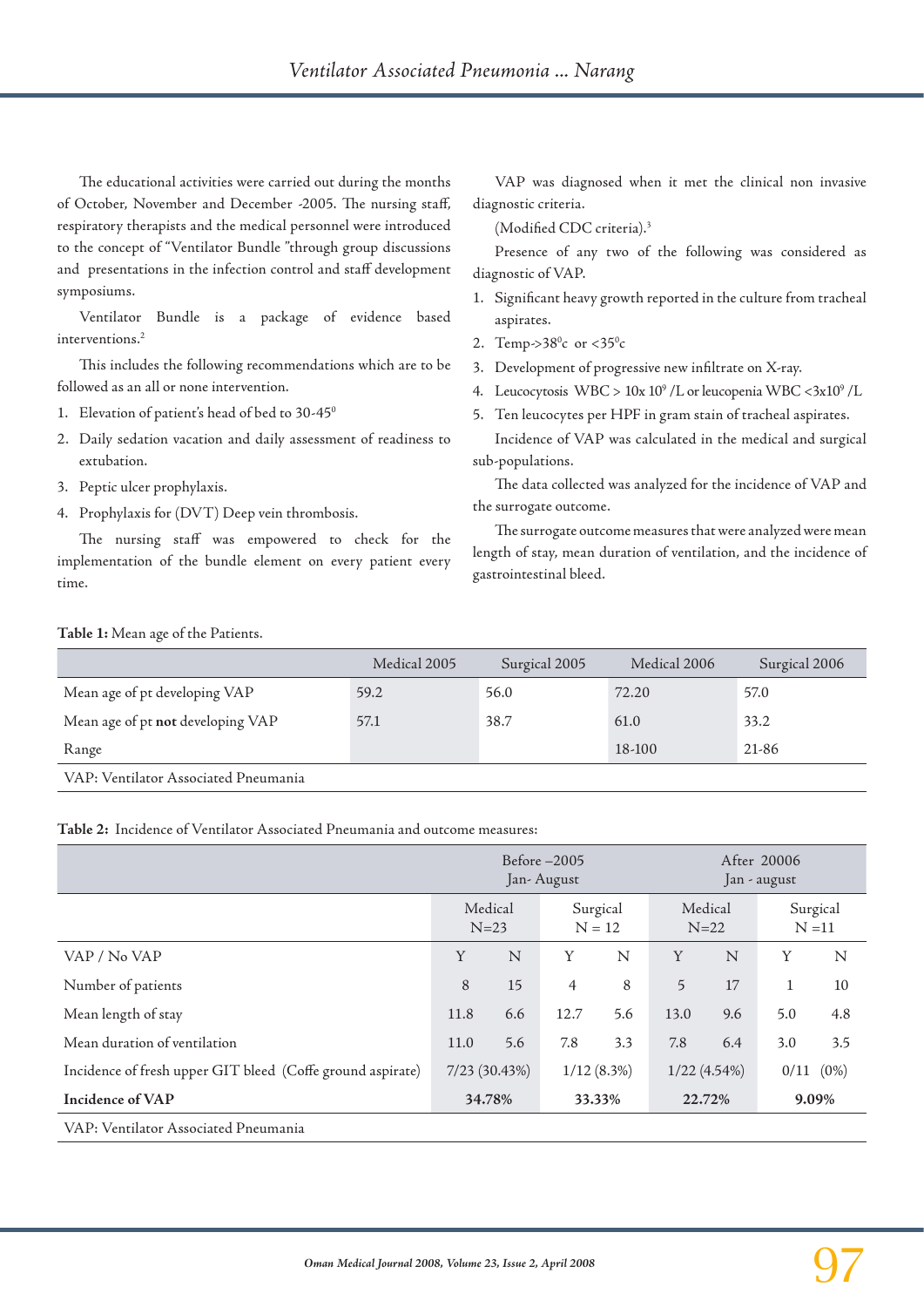

**Graph: Comparative Outcome in the 2 years.**

## **Results**

Table 1: shows that the mean age of the patients who developed VAP in 2006 was higher (72.2 yrs) (+13 yrs) in the medical group and (+1yr) in the surgical group, but the difference did not achieve statistical significance.(p>0.05).

Table 2: shows that the incidence of VAP reduced by 24.2%. in the surgical and by 12% in the medical group.

The reduction in the incidence of upper gastrointestinal bleed was significant in both the groups  $(p<0.05)$ .

The mean length of stay in the patients who developed VAP decreased in the surgical group by 7.1 days, but in contrast the length of stay increased in the medical group by 1.2days.

In the group which did not develop VAP a similar finding was observed but the decrease in the mean length of stay in surgical patients was less (0.6days) ,while the medical patients had an increase stay of 3 days.

Medical patients had higher mean duration of ventilation as compared to the surgical patients both before and after the implementation of the bundle.

The mean duration of ventilation decreased (4.3 days) in the surgical group as compared to 3.2 days in the medical group.

### **Discussion**

Nizwa hospital AICU admits an average of 240 patients per year, a mixture of surgical and medical patients.

Audit reported a 36% incidence of VAP in our AICU. Most studies3,4 have reported a varied incidence from 17-30% ,depending upon the diagnostic criteria used in diagnosing VAP. The reported incidence of VAP is higher in academic institutions.<sup>5</sup>

Studies have shown that the risk of VAP increases with the increase in the duration of mechanical ventilation.<sup>3,4</sup>

VAP is a subset of nosocomial pneumonia seen to develop in patients who are intubated and ventilated.

The pathogenesis of VAP commences in most cases with the bacteria entering the trachea during initial intubation, during subsequent reintubations or via the leakage around the tracheal tube cuff.<sup>6</sup>

The organisms responsible are multiresistant and require a higher broad spectrum antibiotic for at least 2 weeks for cure.

Thus this results in longer length of stay and prolonged use ventilator support.

There is always a threat to the other patients of getting this infection as a result of cross contamination through the hands of the health care workers.

Thus it results in increase in the burden to the health care costs and the ICU resources<sup>7</sup>. It can even result in septic shock & death.

Various studies have increasingly shown that the use of ventilator bundle is successful in reducing the incidence of VAP.<sup>2,8,9</sup>

In our study we attempted to analyze the effectiveness of the implementation of ventilator bundle.

The incidence of VAP decreased by 12.06%and 24.2% in the medical and surgical sub-populations respectively in the year 2006 (table-1) after the bundle was implemented.

In both the groups the common risk factor was intubation and ventilation.

The difference of more than 5% decrease in the surgical group as compared to medical group could be attributed to the higher prevalence of co-morbidities, poor pre-VAP status in the medical group and the higher mean age of this population.